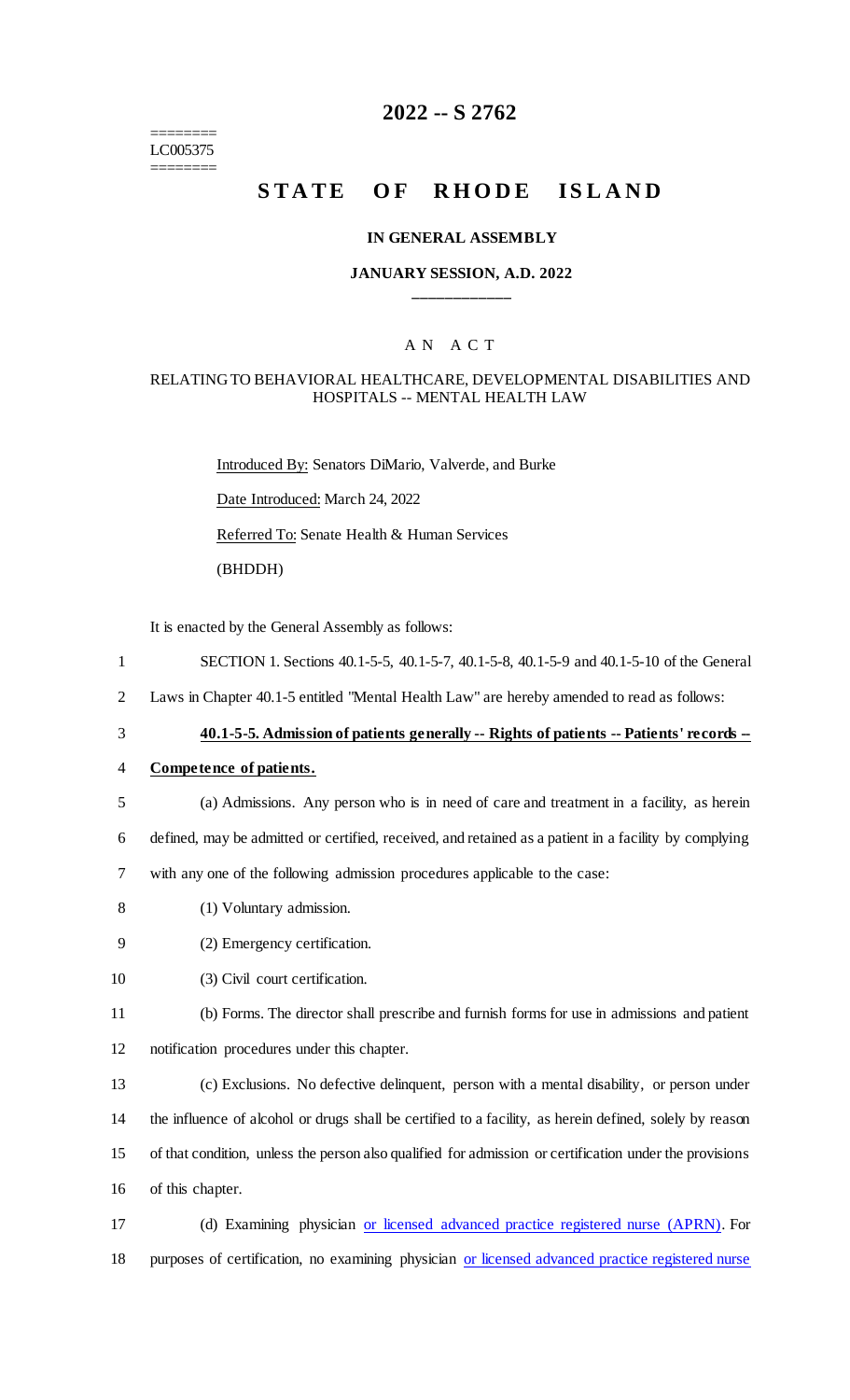(APRN), certified in psychiatric/mental health shall be related by blood or marriage to the person who is applying for the admission of another, or to the person who is the subject of the application; nor shall he or she have any interest, contractually, testamentary, or otherwise (other than reasonable and proper charges for professional services rendered), in or against the estate or assets of the person who is the subject of the application; nor shall he or she be a manager, trustee, visitor, proprietor, officer, stockholder, or have any pecuniary interest, directly or indirectly, or, except as otherwise herein expressly provided, be a director, resident physician, or salaried physician, licensed advanced practice registered nurse (APRN), certified in psychiatric/mental health, or employee in any facility to which it is proposed to admit the person.

 (e) Certificates. Certificates, as required by this chapter, must provide a factual description of the person's behavior that indicates that the person concerned is mentally disabled, creates a likelihood of serious harm, and is in need of care and treatment in a facility as defined in this chapter. They shall further set forth such other findings as may be required by the particular certification procedure used. Certificates shall also show that an examination of the person concerned was made within five (5) days prior to the date of admission or certification, unless otherwise herein provided. The date of the certificate shall be the date of the commencement of the examination, and in the event examinations are conducted separately or over a period of days, then the five-day (5) period above referred to (unless otherwise expressly provided) shall be measured from the date of the commencement of the first examination. All certificates shall contain the observations upon which judgments are based, and shall contain other information as the director may by rule or regulation require.

 (f) Rights of patients. No patient admitted or certified to any facility under any provision of this chapter shall be deprived of any constitutional, civil, or legal right, solely by reason of such admission or certification nor shall the certification or admission modify or vary any constitutional or civil right, including, but not limited to, the right or rights:

(1) To privacy and dignity;

(2) To civil service or merit rating or ranking and appointment;

 (3) Relating to the granting, forfeiture or denial of a license, permit, privilege, or benefit pursuant to any law;

30 (4) To religious freedom; licensed advanced practice registered nurse (APRN), certified in psychiatric/mental health,

 (5) To be visited privately at all reasonable times by his or her personal physician, attorney, and clergyperson, and by other persons at all reasonable times unless the official in charge of the facility determines either that a visit by any of the other persons or a particular visitation time would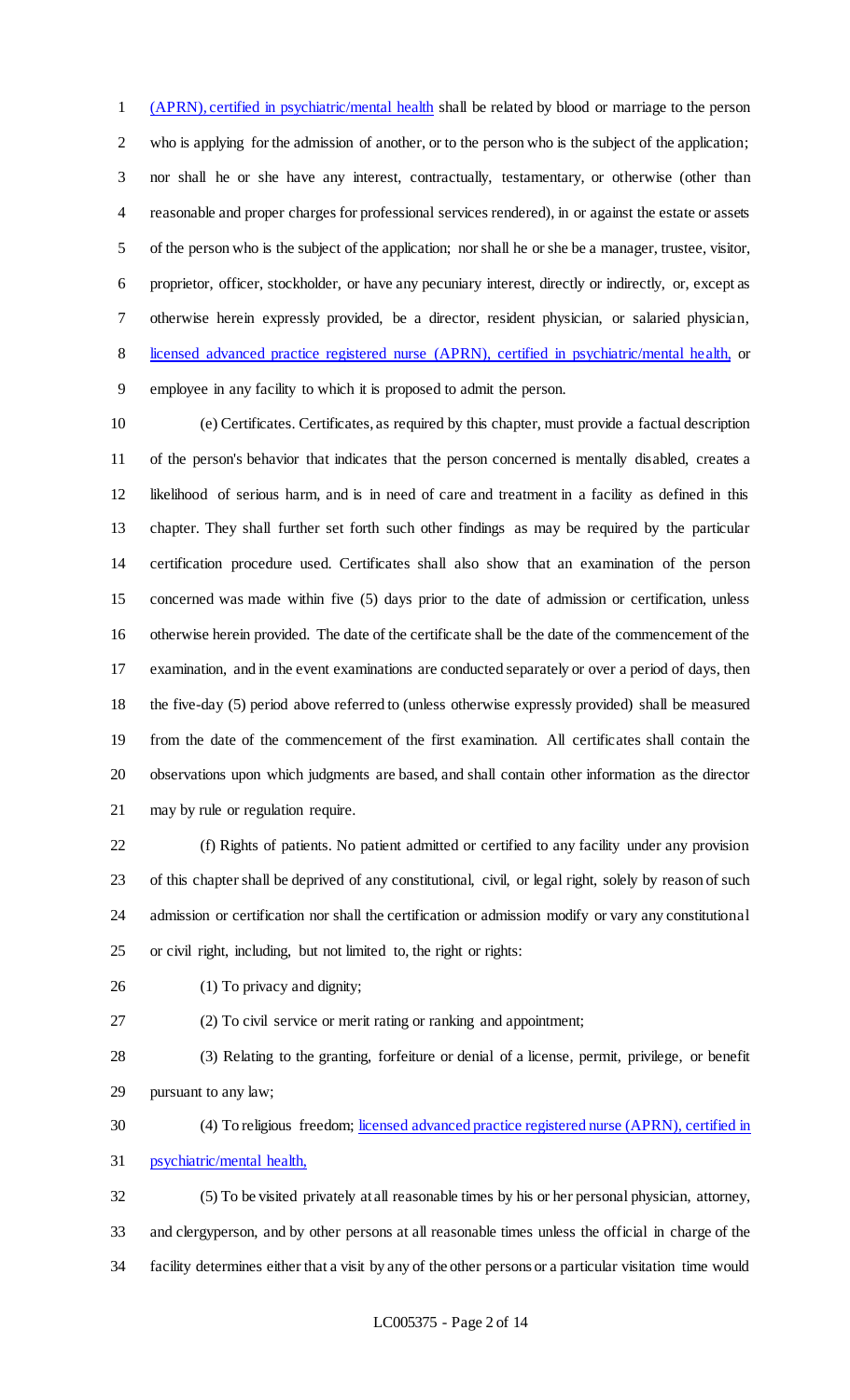not be in the best interests of the patient and he or she incorporates a statement for any denial of visiting rights in the individualized treatment record of the patient;

 (6) To be provided with stationery, writing materials, and postage in reasonable amounts and to have free unrestricted, unopened, and uncensored use of the mails for letters;

 (7) To wear one's own clothes, keep and use personal possessions, including toilet articles; to keep and be allowed to spend a reasonable sum of money for canteen expenses and small purchases; to have access to individual storage space for his or her private use; and reasonable access to telephones to make and receive confidential calls; provided, however, that any of these rights may be denied for good cause by the official in charge of a facility or a physician designated by him or her. A statement of the reasons for any denial shall be entered in the individualized treatment record of the patient;

 (8) To seek independent psychiatric examination and opinion from a psychiatrist or mental health professional of his or her choice;

 (9) To be employed at a gainful occupation insofar as the patient's condition permits, provided however, that no patient shall be required to perform labor;

(10) To vote and participate in political activity;

(11) To receive and read literature;

 (12) To have the least possible restraint imposed upon the person consistent with affording him or her the care and treatment necessary and appropriate to his or her condition;

(13) To have access to the mental health advocate upon request;

 (14) To prevent release of his or her name to the advocate or next of kin by signing a form provided to all patients for that purpose at the time of admission.

 (g) Records. A facility shall maintain for each patient admitted pursuant to this chapter, a comprehensive medical record. The record shall contain a recorded, individualized treatment plan, which shall at least monthly be reviewed by the physician of the facility who is chiefly responsible for the patient's care, notations of the reviews to be entered in the record. The records shall also contain information indicating at the time of admission or certification what alternatives to admission or certification are available to the patient; what alternatives have been investigated; and why the investigated alternatives were not deemed suitable. The medical record shall further contain other information as the director may by rule or regulation require.

 (h) Competence. A person shall not, solely by reason of his or her admission or certification to a facility for examination or care and treatment under the provisions of this chapter, thereby be deemed incompetent to manage his or her affairs; to contract; to hold, or seek a professional, occupational, or vehicle operator's license; to make a will; or for any other purpose. Neither shall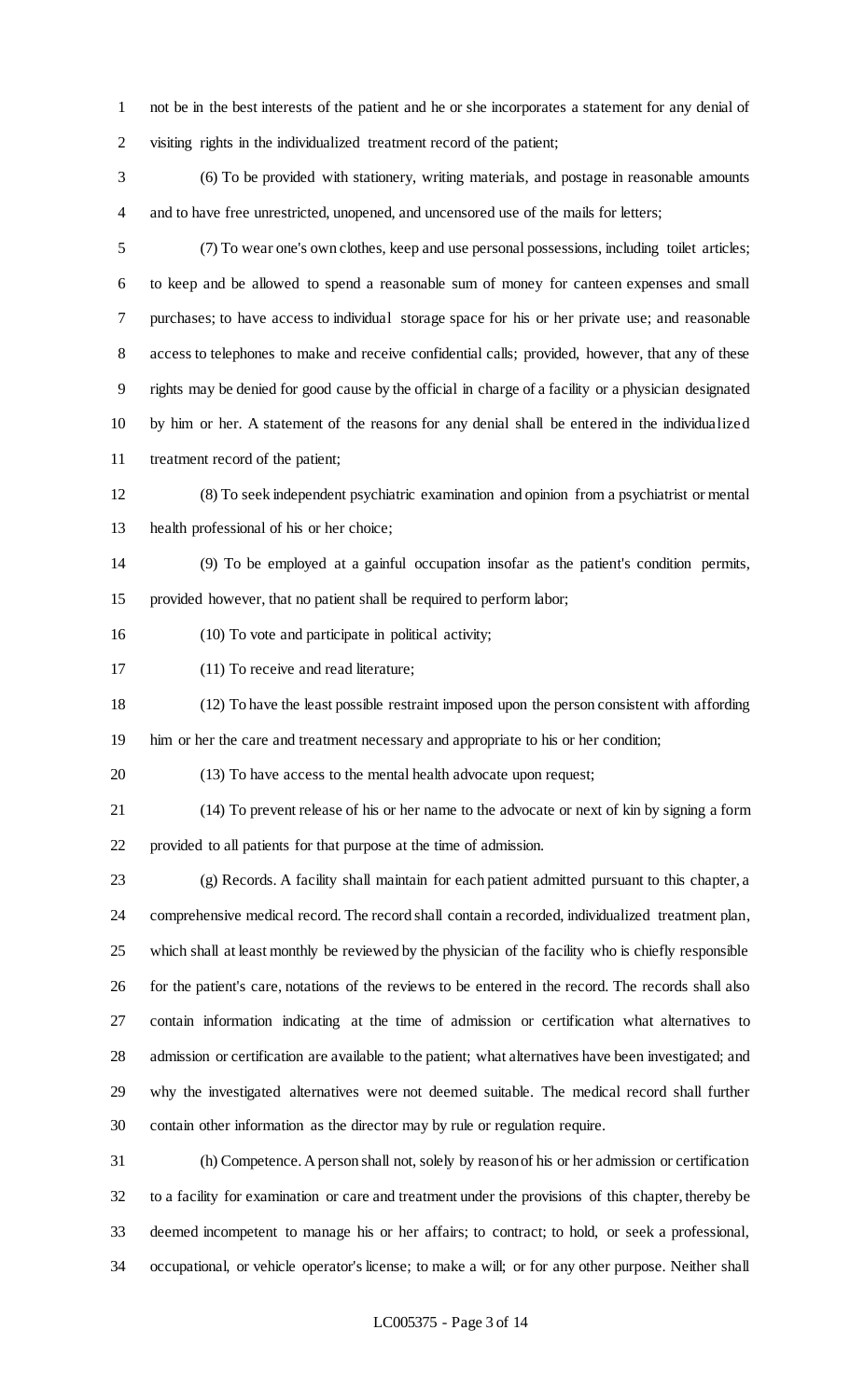any requirement be made, by rule, regulation, or otherwise, as a condition to admission and retention, that any person applying for admission shall have the legal capacity to contract, it being sufficient for the purpose, that the person understand the nature and consequence of making the application.

#### **40.1-5-7. Emergency certification.**

- (a) Applicants.
- 

 (1) Any physician who or licensed advanced practice registered nurse (APRN), certified in psychiatric/mental health, after examining a person, has reason to believe that the person is in need of immediate care and treatment, and is one whose continued unsupervised presence in the community would create an imminent likelihood of serious harm by reason of mental disability, may apply at a facility for the emergency certification of the person thereto. The medical director, or any other physician or licensed advanced practice registered nurse (APRN), certified in 13 psychiatric/mental health, employed by the proposed facility for certification, may apply under this subsection if no other physician or licensed advanced practice registered nurse (APRN), certified in psychiatric/mental health, is available and he or she certifies this fact. If an examination is not possible because of the emergency nature of the case and because of the refusal of the person to consent to the examination, the applicant on the basis of his or her observation may determine, in accordance with the above, that emergency certification is necessary and may apply therefor. In the 19 event that no physician or licensed advanced practice registered nurse (APRN), certified in 20 psychiatric/mental health, is available, a qualified mental health professional who believes the person to be in need of immediate care and treatment, and one whose continued unsupervised presence in the community would create an imminent likelihood of serious harm by reason of mental disability, may make the application for emergency certification to a facility. Application

 shall in all cases be made to the facility that, in the judgment of the applicant at the time of application, would impose the least restraint on the liberty of the person consistent with affording him or her the care and treatment necessary and appropriate to his or her condition.

 (2) Whenever an applicant, not employed by a community mental health center established pursuant to chapter 8.5 of this title, has reason to believe that the institute of mental health is the appropriate facility for the person, the application shall be directed to the community mental health center that serves the area in which the person resides, if the person is a Rhode Island resident, or the area in which the person is physically present, if a nonresident, and the qualified mental health professional(s) at the center shall make the final decision on the application to the institute of mental health or may determine whether some other disposition should be made.

(b) Applications. An application for certification hereunder shall be in writing and filed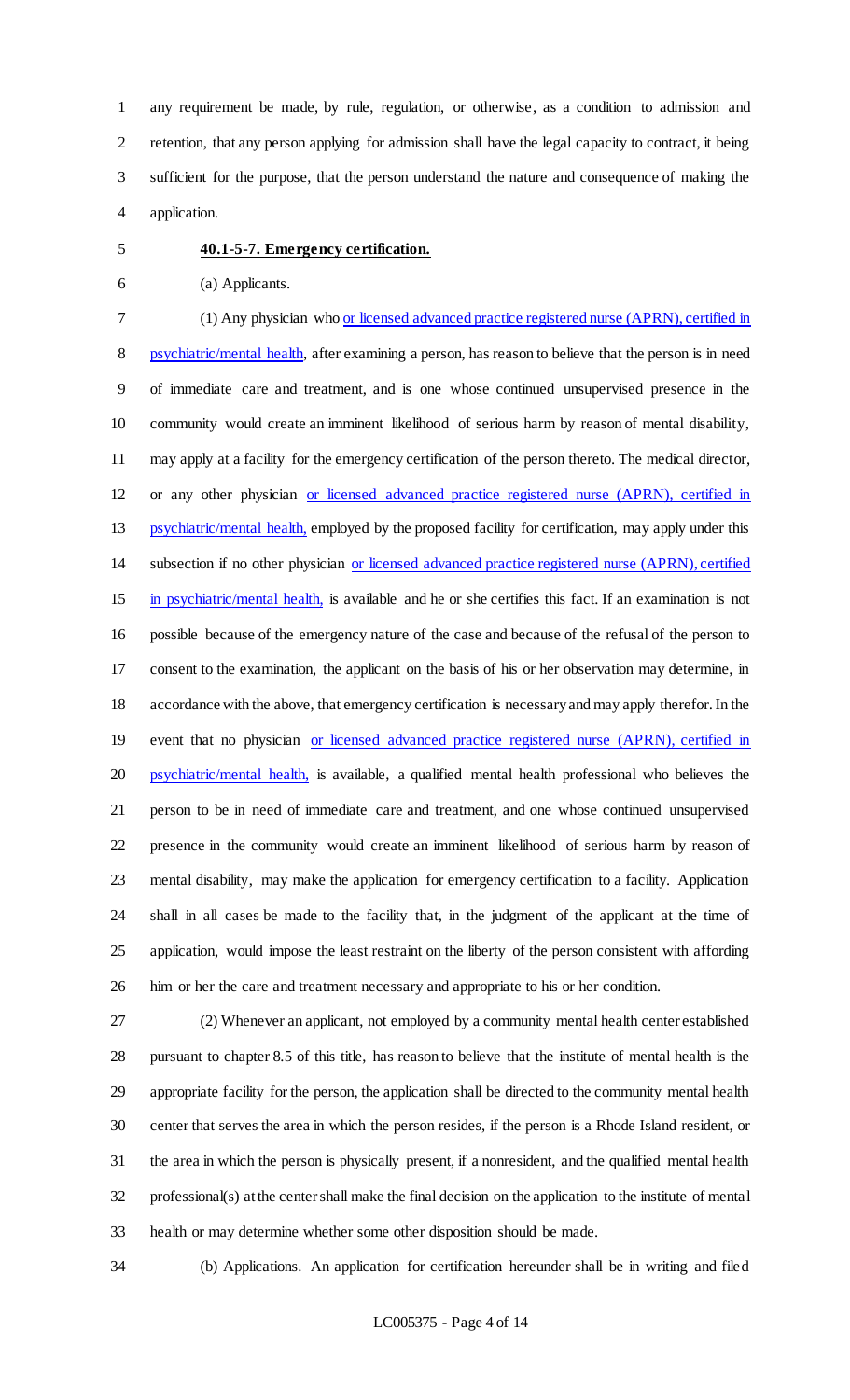with the facility to which admission is sought. The application shall be executed within five (5) days prior to the date of filing and shall state that it is based upon a personal observation of the prospective patient by the applicant within the five-day (5) period. It shall include a description of the applicant's credentials and the behavior that constitutes the basis for his or her judgment that the prospective patient is in need of immediate care and treatment and that a likelihood of serious harm by reason of mental disability exists or licensed advanced practice registered nurse (APRN), certified in psychiatric/mental health,, and shall include, as well, any other relevant information that may assist the admitting physician at the facility to which application is made. Whenever practicable, prior to transporting or arranging for the transporting of a prospective patient to a facility, the applicant shall telephone or otherwise communicate with the facility to describe the circumstances and known clinical history to determine whether it is the proper facility to receive the person, and to give notice of any restraint to be used or to determine whether restraint is necessary.

 (c) Confirmation; discharge; transfer. Within one hour after reception at a facility, the person regarding whom an application has been filed under this section shall be seen by a physician or licensed advanced practice registered nurse (APRN), certified in psychiatric/mental health. As soon as possible, but in no event later than twenty-four (24) hours after reception, a preliminary 18 examination and evaluation of the person by a psychiatrist or a physician, or licensed advanced 19 practice registered nurse (APRN), certified in psychiatric/mental health, under his or her supervision shall begin. The psychiatrist shall not be an applicant hereunder. The preliminary examination and evaluation shall be completed within seventy-two (72) hours from its inception by the psychiatrist. If the psychiatrist determines that the patient is not a candidate for emergency certification, he or she shall be discharged. If the psychiatrist(s) determines that the person who is the subject of the application is in need of immediate care and treatment and is one whose continued unsupervised presence in the community would create an imminent likelihood of serious harm by reason of mental disability, he or she shall confirm the admission for care and treatment under this section of the person to the facility, provided the facility is one that would impose the least restraint on the liberty of the person consistent with affording him or her the care and treatment necessary and appropriate to his or her condition and that no suitable alternatives to certification are available. If at any time the official in charge of a facility, or his or her designee, determines that the person is not in need of immediate care and treatment, or is not one whose continued unsupervised presence in the community would create an imminent likelihood of serious harm by reason of mental disability, or suitable alternatives to certification are available, he or she shall immediately discharge the person. In addition, the official may arrange to transfer the person to an appropriate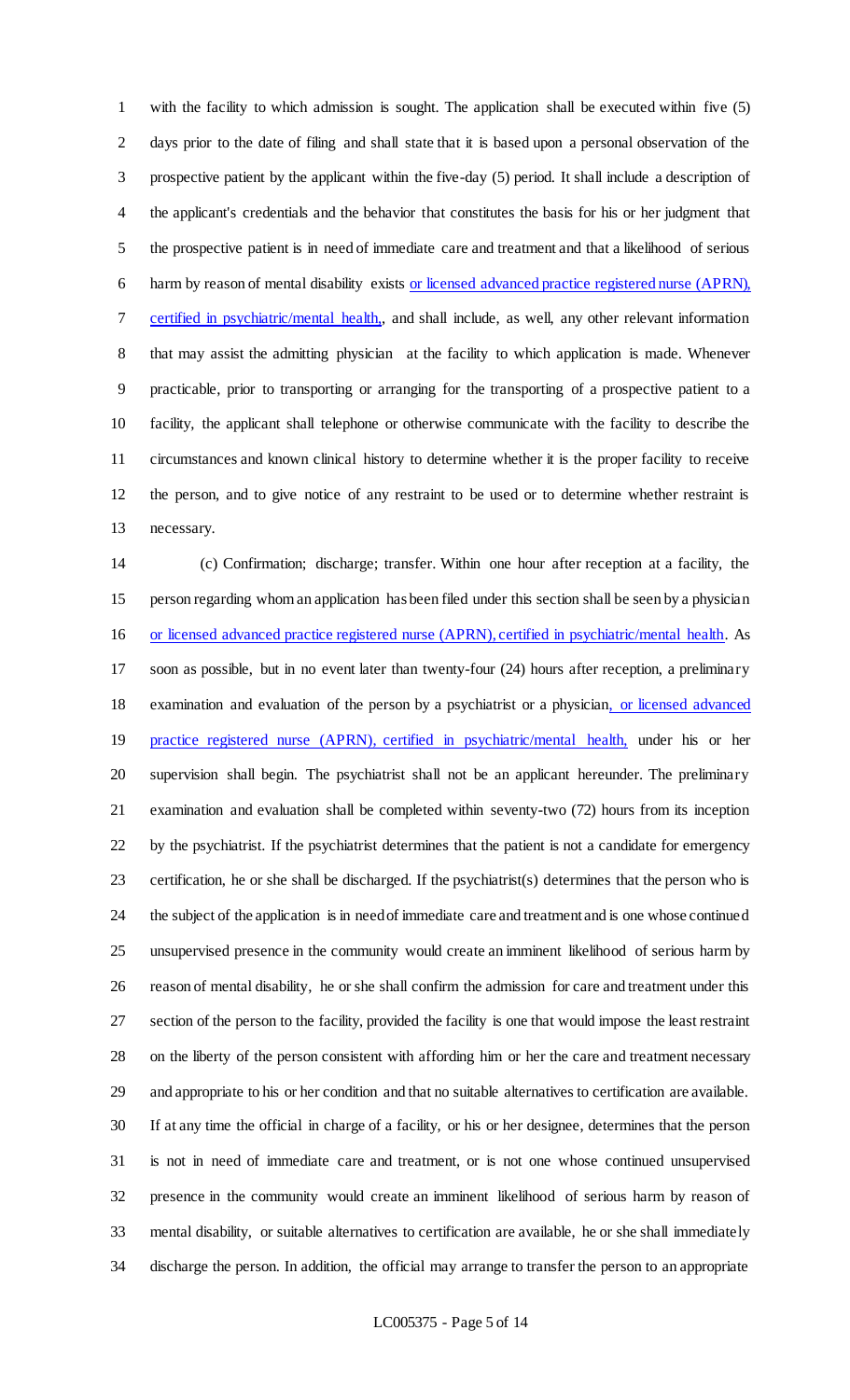facility if the facility to which he or she has been certified is not one that imposes the least restraint on the liberty of the person consistent with affording him or her the care and treatment necessary and appropriate to his or her condition.

 (d) Custody. Upon the request of an applicant under this section, to be confirmed in writing, it shall be the duty of any peace officer of this state or of any governmental subdivision thereof to whom request has been made, to take into custody and transport the person to the facility designated, the person to be expeditiously presented for admission thereto.

 (e) Ex parte court order. An applicant under this section may present a petition to any judge of the district court or any justice of the family court, in the case of a person who is the subject of an application who has not yet attained his or her eighteenth birthday, for a warrant directed to any peace officer of the state or any governmental subdivision thereof to take into custody the person who is the subject of the application and immediately transport the person to a designated facility. The application shall set forth that the person who is to be certified is in need of immediate care and treatment and his or her continued unsupervised presence in the community would create an imminent likelihood of serious harm by reason of mental disability, and the reasons why an order directing a peace officer to transport the person to a designated facility is necessary.

 (f) Notification of rights. No person shall be certified to a facility under the provisions of this section unless appropriate opportunity is given to apply for voluntary admission under the provisions of § 40.1-5-6 and unless he or she, or a parent, guardian, or next of kin, has been informed, in writing, on a form provided by the department, by the official in charge of the facility: (1) That he or she has a right to the voluntary admission; (2) That a person cannot be certified until all available alternatives to certification have been investigated and determined to be unsuitable; and (3) That the period of hospitalization or treatment in a facility cannot exceed ten (10) days under this section, except as provided in subsection (g) of this section.

 (g) Period of treatment. A person shall be discharged no later than ten (10) days measured from the date of his or her admission under this section, unless an application for a civil court certification has been filed and set down for a hearing under the provisions of § 40.1-5-8, or the person remains as a voluntary patient pursuant to § 40.1-5-6.

#### **40.1-5-8. Civil court certification.**

 (a) Petitions. A verified petition may be filed in the district court, or family court in the case of a person who has not reached his or her eighteenth (18th) birthday, for the certification to a facility of any person who is alleged to be in need of care and treatment in a facility, and whose continued unsupervised presence in the community would create a likelihood of serious harm by reason of mental disability. The petition may be filed by any person with whom the subject of the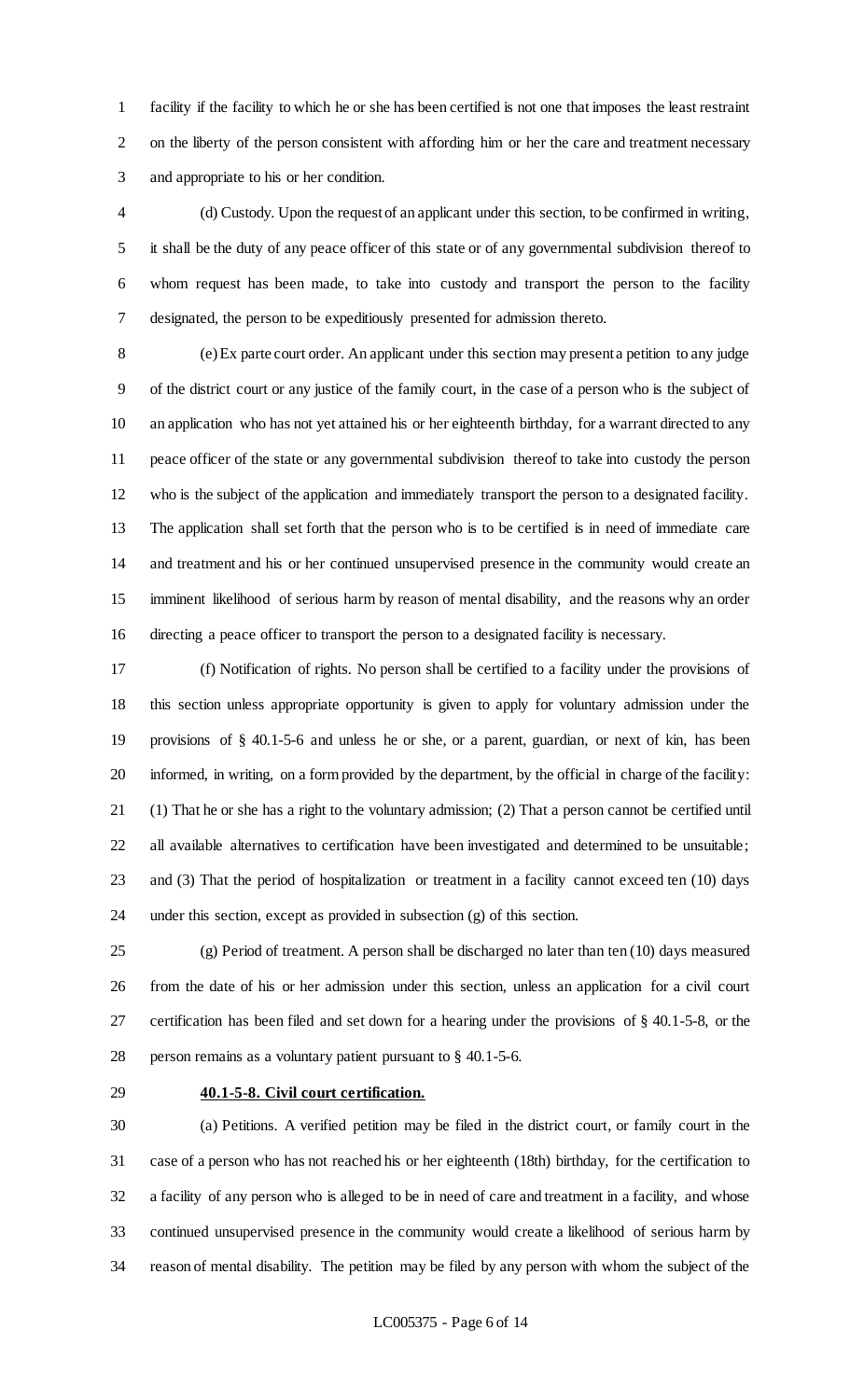petition may reside; or at whose house he or she may be; or the father or mother, husband or wife, brother or sister, or the adult child of the person; the nearest relative if none of the above are available; or his or her guardian; or the attorney general; or a local director of public welfare; or the director of the department of behavioral healthcare, developmental disabilities and hospitals; the director of the department of human services; or the director of the department of corrections; the director of the department of health; the warden of the adult correctional institutions; the superintendent of the boys training school for youth, or his or her designated agent; or the director of any facility, or his or her designated agent, whether or not the person shall have been admitted and is a patient at the time of the petition. A petition under this section shall be filed only after the petitioner has investigated what alternatives to certification are available and determined why the alternatives are not deemed suitable.

 (b) Contents of petition. The petition shall state that it is based upon a personal observation of the person concerned by the petitioner within a ten-day (10) period prior to filing. It shall include a description of the behavior that constitutes the basis for the petitioner's judgment that the person concerned is in need of care and treatment and that a likelihood of serious harm by reason of mental disability exists. In addition, the petitioner shall indicate what alternatives to certification are available; what alternatives have been investigated; and why the investigated alternatives are not deemed suitable.

 (c) Certificates and contents thereof. A petition hereunder shall be accompanied by the 20 certificates of two (2) physicians or licensed advanced practice registered nurse (APRN), certified 21 in psychiatric/mental health unless the petitioner is unable to afford, or is otherwise unable to 22 obtain, the services of a physician or physicians or licensed advanced practice registered nurse 23 (APRN), certified in psychiatric/mental health qualified to make the certifications. The certificates shall be rendered pursuant to the provisions of § 40.1-5-5, except when the patient is a resident in 25 a facility, the attending physician and one other physician or licensed advanced practice registered 26 nurse (APRN), certified in psychiatric/mental health from the facility may sign the certificates, and shall set forth that the prospective patient is in need of care and treatment in a facility and would likely benefit therefrom, and is one whose continued unsupervised presence in the community would create a likelihood of serious harm by reason of mental disability together with the reasons therefor. The petitions and accompanying certificates shall be executed under penalty of perjury, but shall not require the signature of a notary public thereon.

(d) Preliminary hearing.

 (1) Upon a determination that the petition sets forth facts constituting reasonable grounds to support certification, the court shall summon the person to appear before the court at a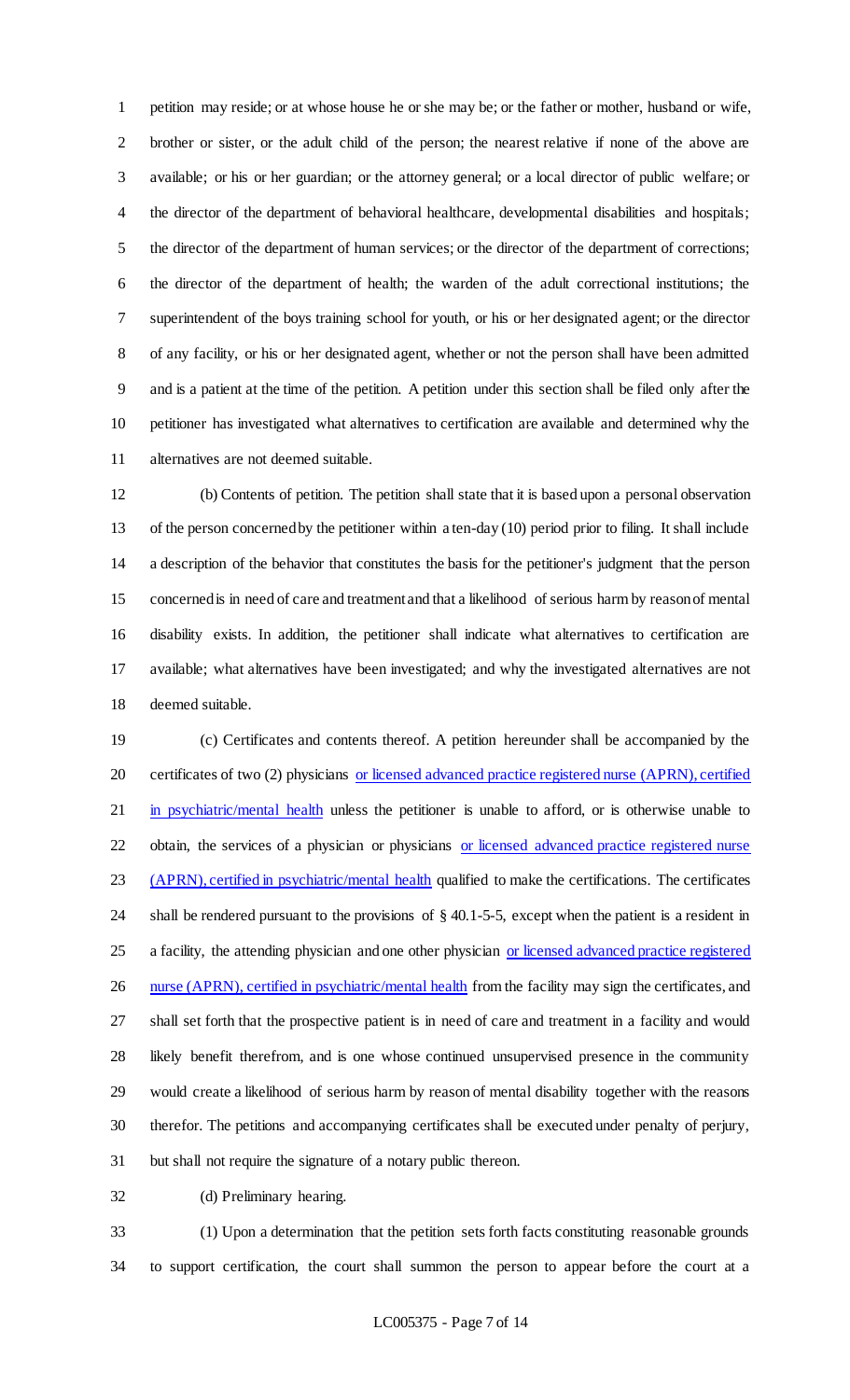preliminary hearing, scheduled no later than five (5) business days from the date of filing. This hearing shall be treated as a priority on the court calendar and may be continued only for good cause shown. In default of an appearance, the court may issue a warrant directing a police officer to bring the person before the court.

 (2) At the preliminary hearing, the court shall serve a copy of the petition upon the person and advise him or her of the nature of the proceedings and of his or her right to counsel. If the person is unable to afford counsel, the court forthwith shall appoint the mental health advocate for him or her. If the court finds that there is no probable cause to support certification, the petition shall be dismissed, and the person shall be discharged unless the person applies for voluntary admission. However, if the court is satisfied by the testimony that there is probable cause to support certification, a final hearing shall be held not less than seven (7) days, nor more than twenty-one (21) days, after the preliminary hearing, unless continued at the request of counsel for the person, and notice of the date set down for the hearing shall be served on the person. Copies of the petition and notice of the date set down for the hearing shall also be served immediately upon the person's nearest relatives or legal guardian, if known, and to any other person designated by the patient, in writing, to receive copies of notices. The preliminary hearing can be waived by a motion of the patient to the court if the patient is a resident of a facility.

#### (e) Petition for examination.

 (1) Upon motion of either the petitioner or the person, or upon its own motion, the court 20 may order that the person be examined by a psychiatrist or licensed advanced practice registered 21 nurse (APRN), certified in psychiatric/mental health, appointed by the court. The examination may be conducted on an outpatient basis and the person shall have the right to the presence of counsel while it is being conducted. A report of the examination shall be furnished to the court, the petitioner, and the person and his or her counsel at least forty-eight (48) hours prior to the hearing. (2) If the petition is submitted without two (2) physicians' certificates as required under subsection (c), the petition shall be accompanied by a motion for a psychiatric examination to be ordered by the court. The motion shall be heard on the date of the preliminary hearing set by the court pursuant to subsection (d), or as soon thereafter as counsel for the subject person is engaged, appointed, and ready to proceed. The motion shall be verified or accompanied by affidavits and shall set forth facts demonstrating the efforts made to secure examination and certification by a physician or physicians, or licensed advanced practice registered nurse (APRN), certified in psychiatric/mental health, and shall indicate the reasons why the efforts failed.

 (3) After considering the motion and testimony as may be offered on the date of hearing the motion, the court may deny the application and dismiss the petition, or upon finding: (i) That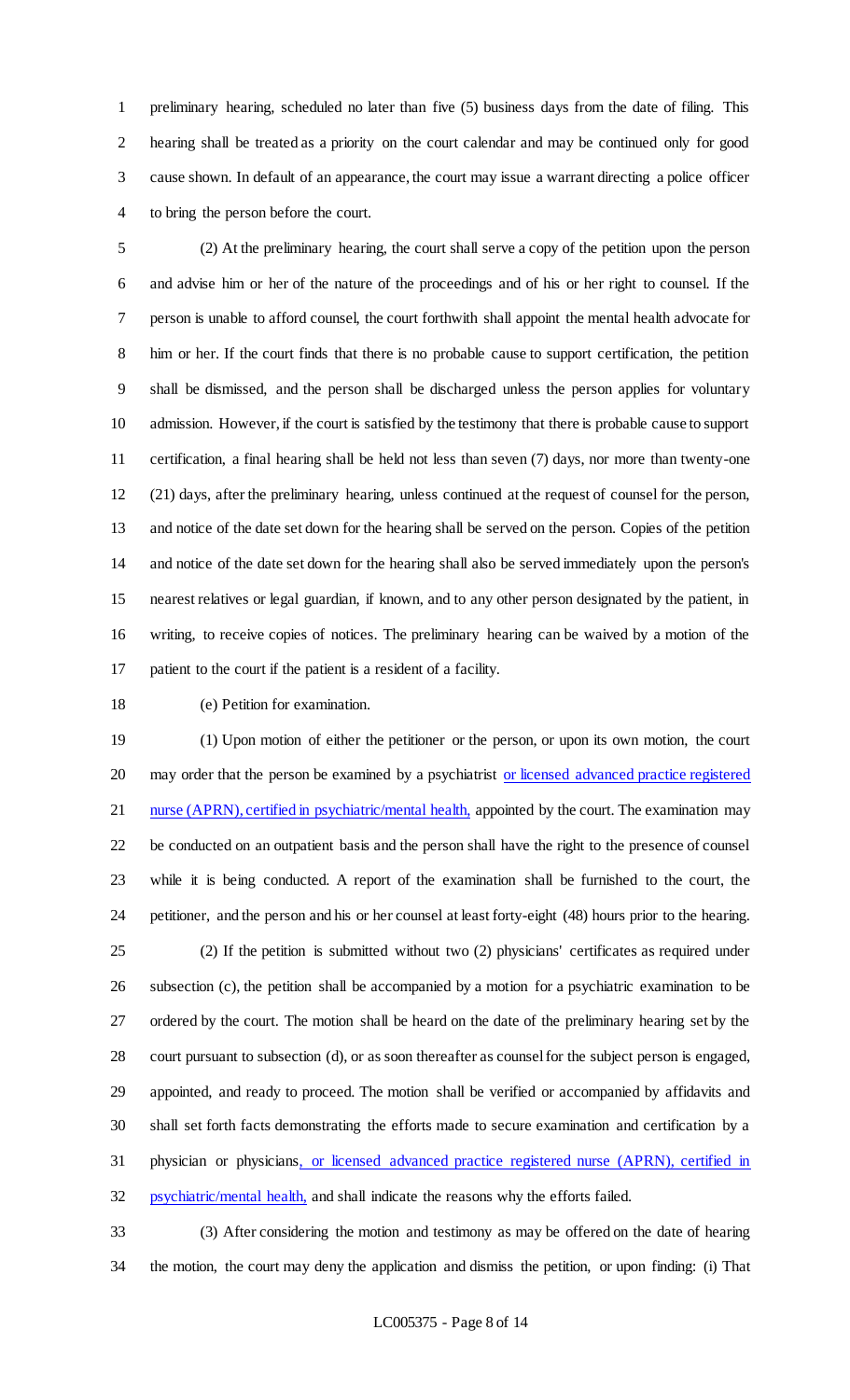there is a good cause for the failure to obtain one or more physician's or licensed advanced practice registered nurse (APRN), certified in psychiatric/mental health certificates in accordance with subsection (c); and (ii) That there is probable cause to substantiate the allegations of the petition, the court shall order an immediate examination by two (2) qualified psychiatrists, or licensed advanced practice registered nurse (APRN), certified in psychiatric/mental health pursuant to 6 subsection  $(e)(1)$ .

 (f) Professional assistance. A person with respect to whom a court hearing has been ordered under this section shall have, and be informed of, a right to employ a mental health professional of his or her choice to assist him or her in connection with the hearing and to testify on his or her behalf. If the person cannot afford to engage such a professional, the court shall, on application, allow a reasonable fee for the purpose.

 (g) Procedure. Upon receipt of the required certificates and/or psychiatric reports as applicable hereunder, the court shall schedule the petition for final hearing unless, upon review of the reports and certificates, the court concludes that the certificates and reports do not indicate, with supporting reasons, that the person who is the subject of the petition is in need of care and treatment; that his or her unsupervised presence in the community would create a likelihood of serious harm by reason of mental disability; and that all alternatives to certification have been investigated and are unsuitable, in which event the court may dismiss the petition.

 (h) Venue. An application for certification under this section shall be made to, and all proceedings pursuant thereto shall be conducted in, the district court, or family court in the case of a person who has not yet reached his or her eighteenth (18th) birthday, of the division or county in which the subject of an application may reside or may be, or when the person is already a patient in a facility, in the district court or family court of the division or county in which the facility is located, subject, however, to application by any interested party for change of venue because of inconvenience of the parties or witnesses or the condition of the subject of the petition or other valid judicial reason for the change of venue.

 (i) Hearing. A hearing scheduled under this section shall be conducted pursuant to the following requirements:

 (1) All evidence shall be presented according to the usual rules of evidence that apply in civil, non-jury cases. The subject of the proceedings shall have the right to present evidence in his or her own behalf and to cross examine all witnesses against him or her, including any physician or licensed advanced practice registered nurse (APRN), certified in psychiatric/mental health who has completed a certificate or filed a report as provided hereunder. The subject of the proceedings shall have the further right to subpoena witnesses and documents, the cost of such to be borne by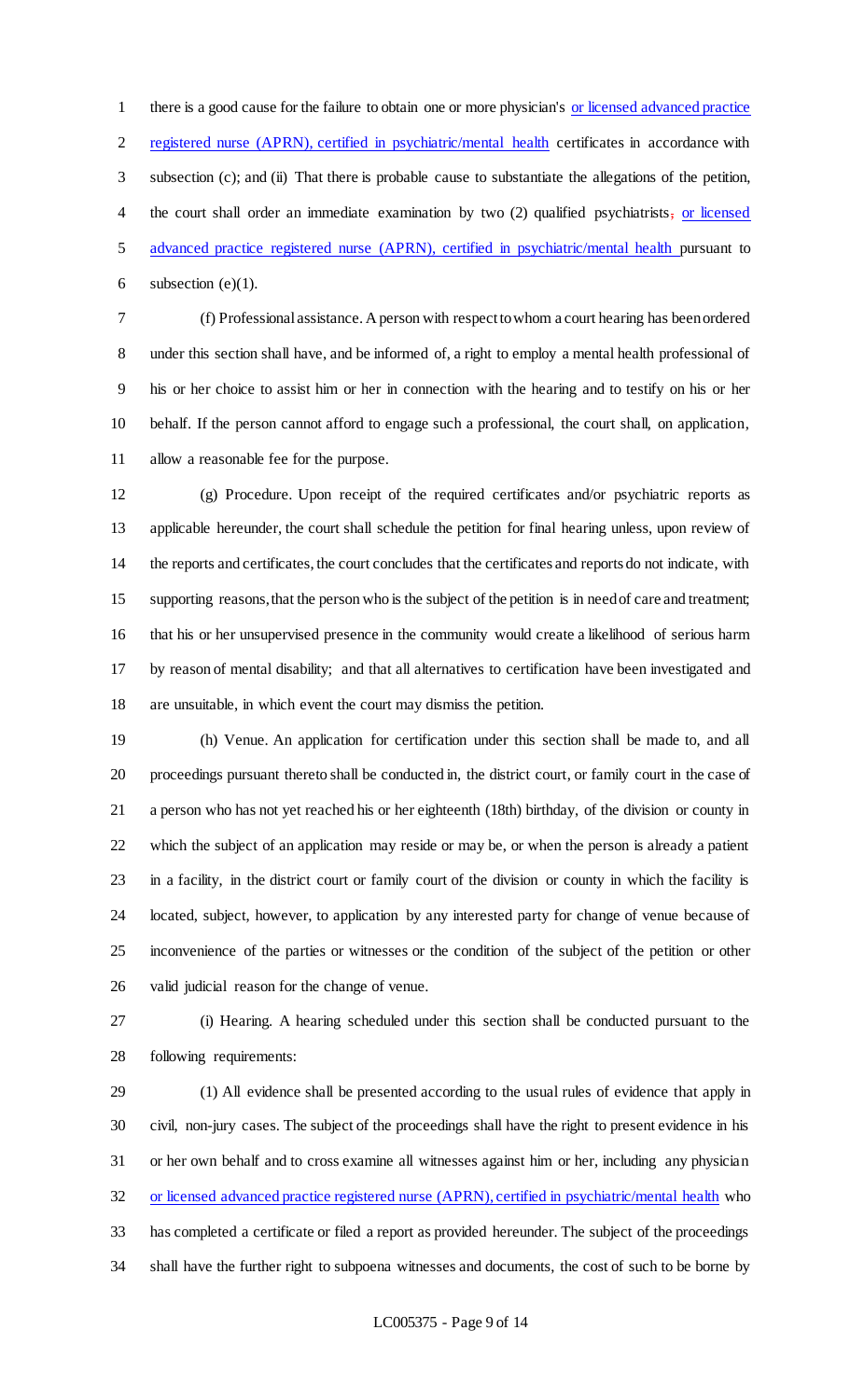the court where the court finds upon an application of the subject that the person cannot afford to pay for the cost of subpoenaing witnesses and documents.

 (2) A verbatim transcript or electronic recording shall be made of the hearing that shall be impounded and obtained or examined only with the consent of the subject thereof (or in the case of a person who has not yet attained his or her eighteenth (18th) birthday, his or her parent, guardian, or next of kin) or by order of the court.

 (3) The hearing may be held at a location other than a court, including any facility where the subject may currently be a patient, where it appears to the court that holding the hearing at another location would be in the best interests of the subject thereof.

 (4) The burden of proceeding and the burden of proof in a hearing held pursuant to this section shall be upon the petitioner. The petitioner has the burden of demonstrating that the subject of the hearing is in need of care and treatment in a facility; is one whose continued unsupervised presence in the community would create a likelihood of serious harm by reason of mental disability; and what alternatives to certification are available, what alternatives to certification were investigated, and why these alternatives were not deemed suitable.

 (5) The court shall render a decision within forty-eight (48) hours after the hearing is concluded.

 (j) Order. If the court at a final hearing finds by clear and convincing evidence that the subject of the hearing is in need of care and treatment in a facility, and is one whose continued unsupervised presence in the community would, by reason of mental disability, create a likelihood of serious harm, and that all alternatives to certification have been investigated and deemed unsuitable, it shall issue an order committing the person to the custody of the director for care and treatment or to an appropriate facility. In either event, and to the extent practicable, the person shall be cared for in a facility that imposes the least restraint upon the liberty of the person consistent with affording him or her the care and treatment necessary and appropriate to his or her condition. No certification shall be made under this section unless and until full consideration has been given by the certifying court to the alternatives to in-patient care, including, but not limited to, a determination of the person's relationship to the community and to his or her family; of his or her employment possibilities; and of all available community resources, alternate available living arrangements, foster care, community residential facilities, nursing homes, and other convalescent facilities. A certificate ordered pursuant to this section shall be valid for a period of six (6) months from the date of the order. At the end of that period the patient shall be discharged, unless he or she is discharged prior to that time, in which case the certification shall expire on the date of the discharge.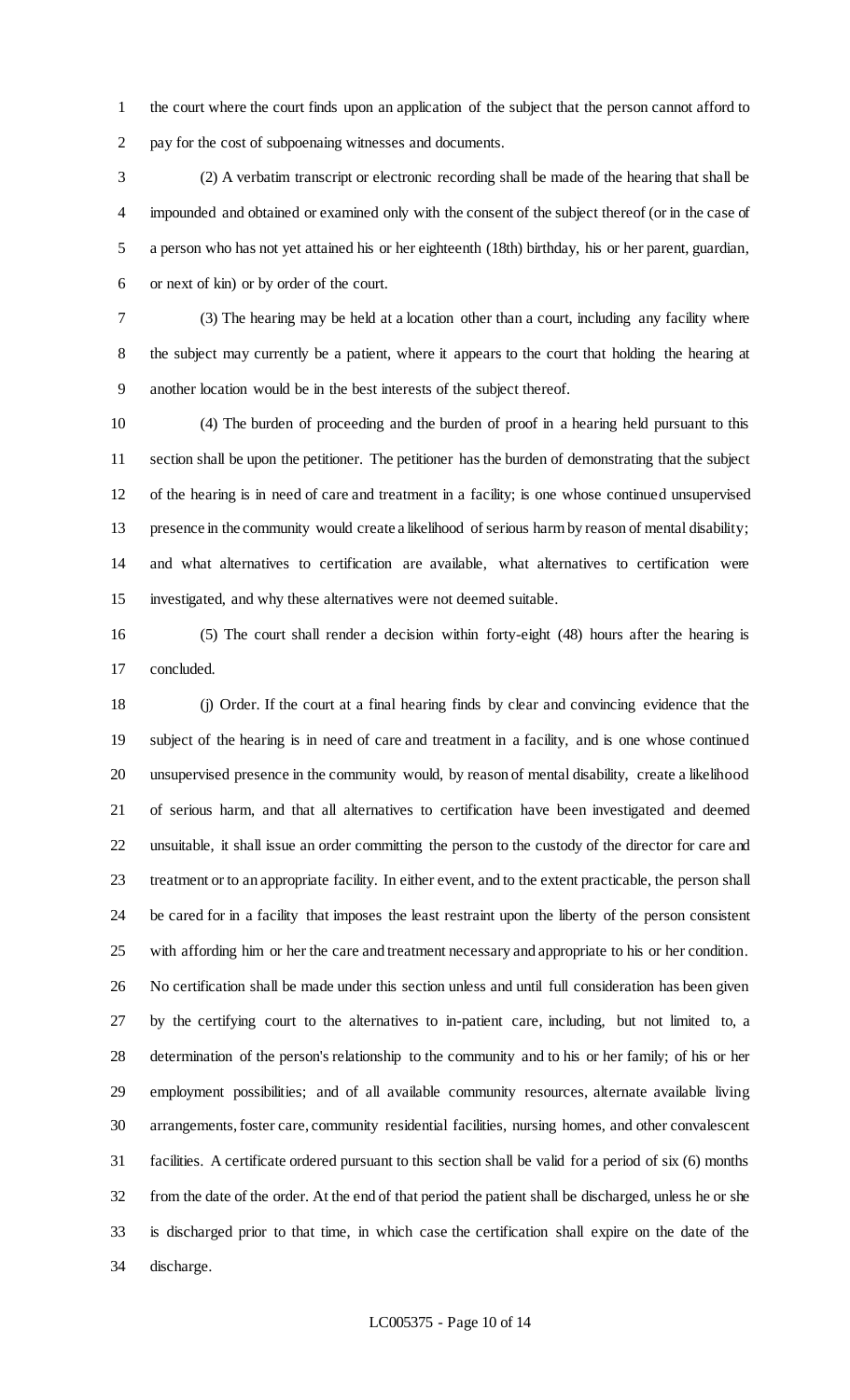(k) Appeals.

 (1) A person certified under this section shall have a right to appeal from a final hearing to the supreme court of the state within thirty (30) days of the entry of an order of certification. The person shall have the right to be represented on appeal by counsel of his or her choice or by the mental health advocate if the supreme court finds that he or she cannot afford to retain counsel. Upon a showing of indigency, the supreme court shall permit an appeal to proceed without payment of costs, and a copy of the transcript of the proceedings below shall be furnished to the subject of the proceedings, or to his or her attorney, at the expense of the state. The certifying court shall advise the person of all his or her rights pursuant to this section immediately upon the entry of an order of certification.

 (2) Appeals under this section shall be given precedence, insofar as practicable, on the supreme court dockets. The district and family courts shall promulgate rules with the approval of the supreme court to insure the expeditious transmission of the record and transcript in all appeals pursuant to this chapter.

(l) Submission to NICS database.

 (1) The district court shall submit the name, date of birth, gender, race or ethnicity, and date of civil commitment to the National Instant Criminal Background Check System (NICS) database of all persons subject to a civil court certification order pursuant to this section within forty-eight (48) hours of certification.

 (2) Any person affected by the provisions of this section, after the lapse of a period of three (3) years from the date such civil certification is terminated, shall have the right to appear before the relief from disqualifiers board.

 (3) Upon notice of a successful appeal pursuant to subsection (k), the district court shall, as soon as practicable, cause the appellant's record to be updated, corrected, modified, or removed from any database maintained and made available to the NICS and reflect that the appellant is no longer subject to a firearms prohibition as it relates to 18 U.S.C. § 922(d)(4) and 18 U.S.C. § 922(g)(4).

 (m) Equitable authority. In addition to the powers heretofore exercised, the district and family courts are hereby empowered, in furtherance of their jurisdiction under this chapter, to grant petitions for instructions for the provision or withholding of treatment as justice and equity may require.

**40.1-5-9. Right to treatment -- Treatment plan.**

 (a) Any person who is a patient in a facility pursuant to this chapter shall have a right to receive the care and treatment that is necessary for and appropriate to the condition for which he or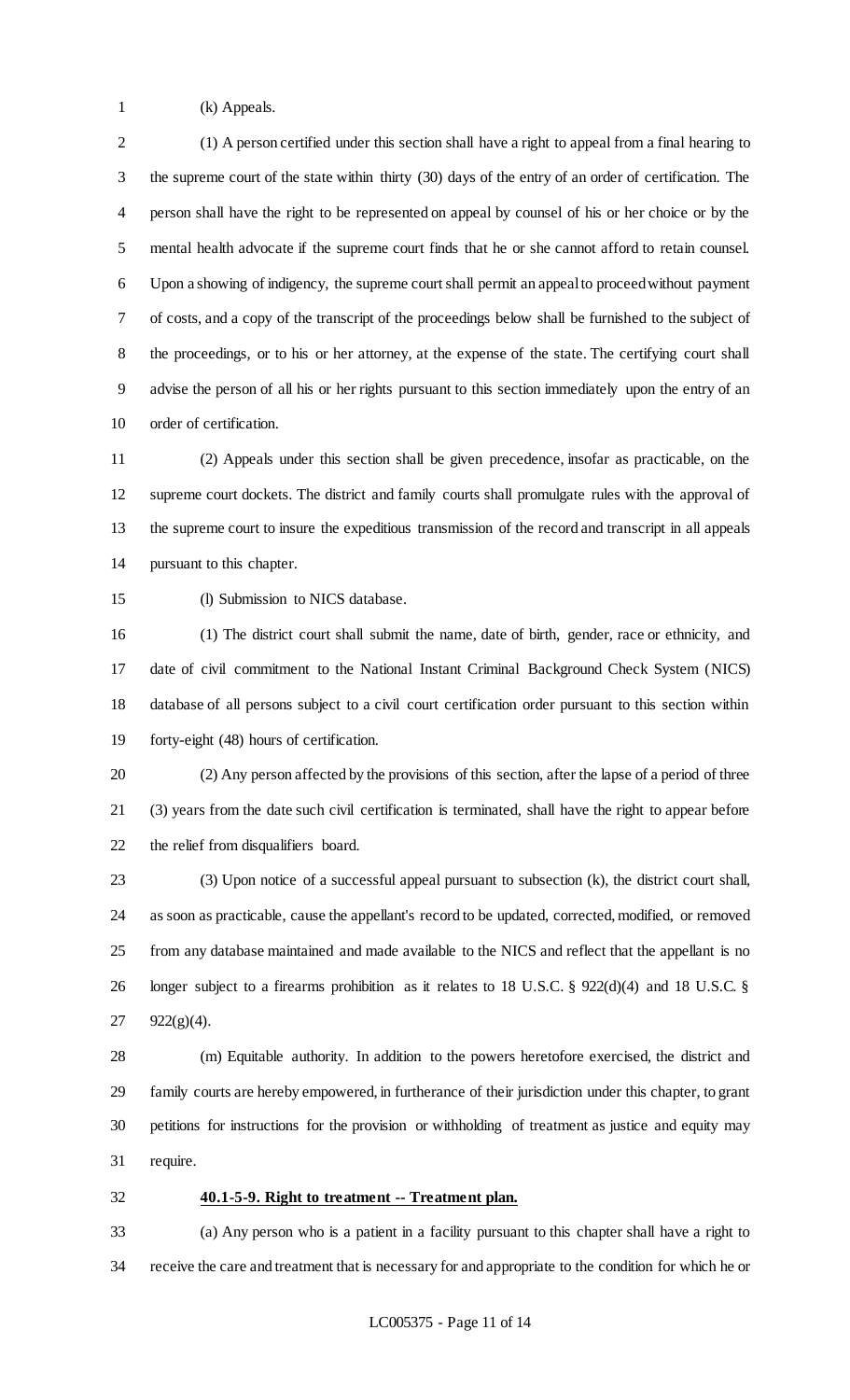she was admitted or certified and from which he or she can reasonably be expected to benefit. Each patient shall have an individualized treatment plan. This plan shall be developed by appropriate mental health professionals, including a psychiatrist, or licensed advanced practice registered nurse 4 (APRN), certified in psychiatric/mental health, and implemented as soon as possible -- in any event no later than five (5) days after a patient's voluntary admission or involuntary court certification. Each individual treatment plan shall be made in accordance with the professional regulations of each facility, and by way of illustration and, not limited to the following, shall contain:

(1) A statement of the nature of the specific problems and specific needs of the patient;

 (2) A statement of the least restrictive treatment conditions necessary to achieve the purposes of certification or admission;

(3) A description of intermediate and long-range treatment goals; and

 (4) A statement and rationale for the plan of treatment for achieving these intermediate and long-range goals.

 (b) The individualized treatment plan shall become part of the patient's record in accordance with § 40.1-5-5(g), and the subject of periodic review in accordance with § 40.1-5-10. In implementing a treatment plan on behalf of any patient, the official in charge of any facility, or his or her designee(s), may, when it is warranted, authorize the release of the patient for such periods of time and under such terms and conditions that he or she deems appropriate.

#### **40.1-5-10. Periodic institutional review proceedings.**

 (a) In general. Each patient admitted or certified to a facility pursuant to the provisions of this chapter shall be the subject of a periodic review of his or her condition and status to be 22 conducted by a review committee composed of at least one psychiatrist or licensed advanced 23 practice registered nurse (APRN), certified in psychiatric/mental health and other mental health professionals involved in treating the patient. The committee shall be composed of no fewer than three (3) persons and shall be appointed by the director of the facility or his or her designated agent. The reviews shall minimally involve an evaluation of the quality of care which the patient is receiving, including an evaluation of the patient's treatment plan, and the making of any recommendations for the improvement of the care or for the revision of the treatment plan, including alternative available living arrangements, foster care, community residential facilities, nursing homes, and other convalescent facilities. At every fourth review, one member of the committee shall be a member of the hospital's utilization review committee appointed by that committee's chairperson.

 (b) Frequency. The review proceedings shall take place at least once within each ninety-day (90) period during which a person is a patient in the facility.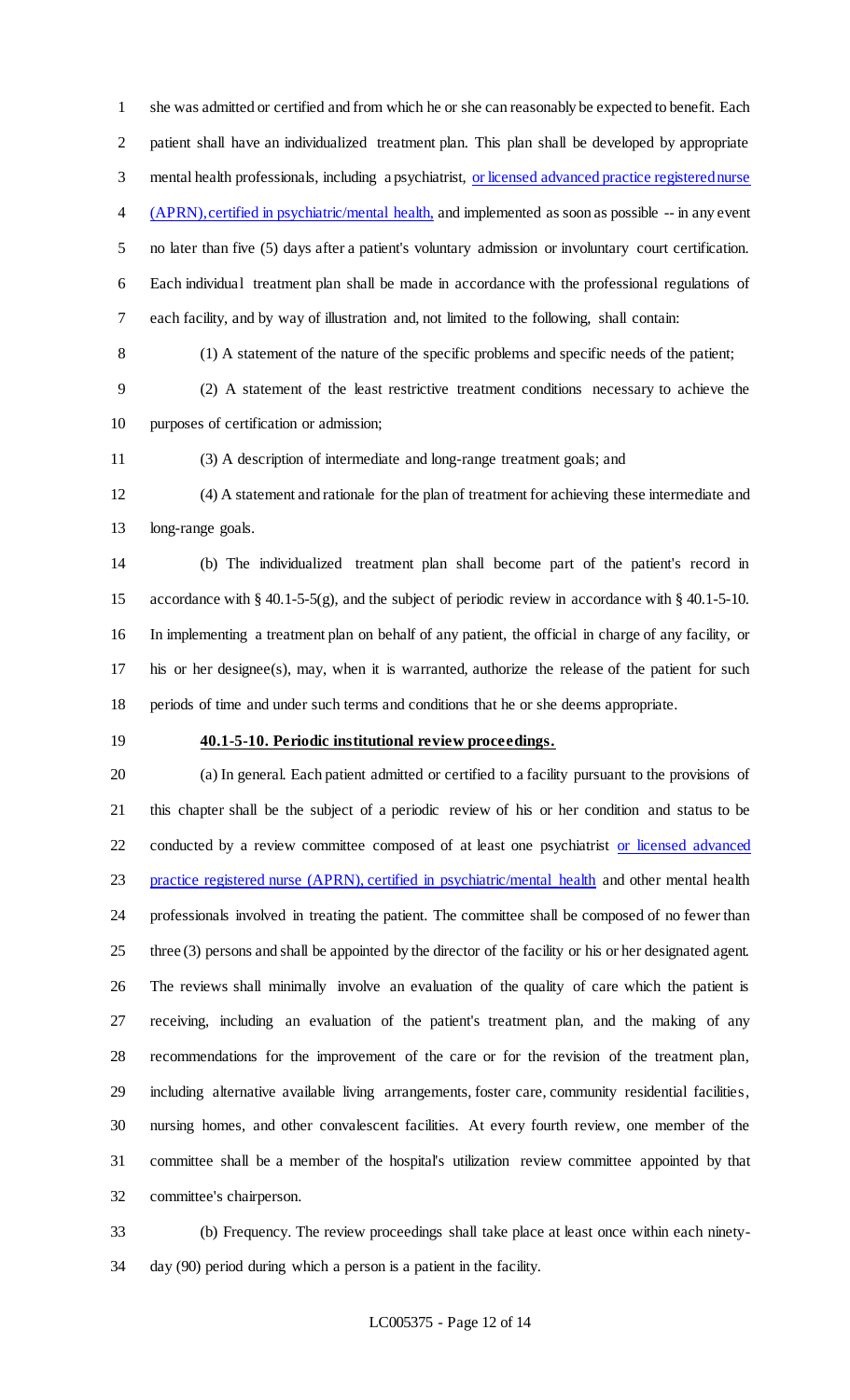(c) Results of review. The results of each review shall be entered in the patient's medical record, presented orally to the patient within twenty-four (24) hours, and confirmed by written notice to the patient and his or her guardian, or with the patient's consent, to his or her next of kin, within seventy-two (72) hours. In the event the director of the facility is not a member of the committee, the notice shall be transmitted to him or her as well. Where the committee determines that further care in the facility is required, the notice to the patient shall include an explanation of the patient's rights to pursue discharge as elsewhere provided in this chapter.

SECTION 2. This act shall take effect upon passage.

======== LC005375 ========